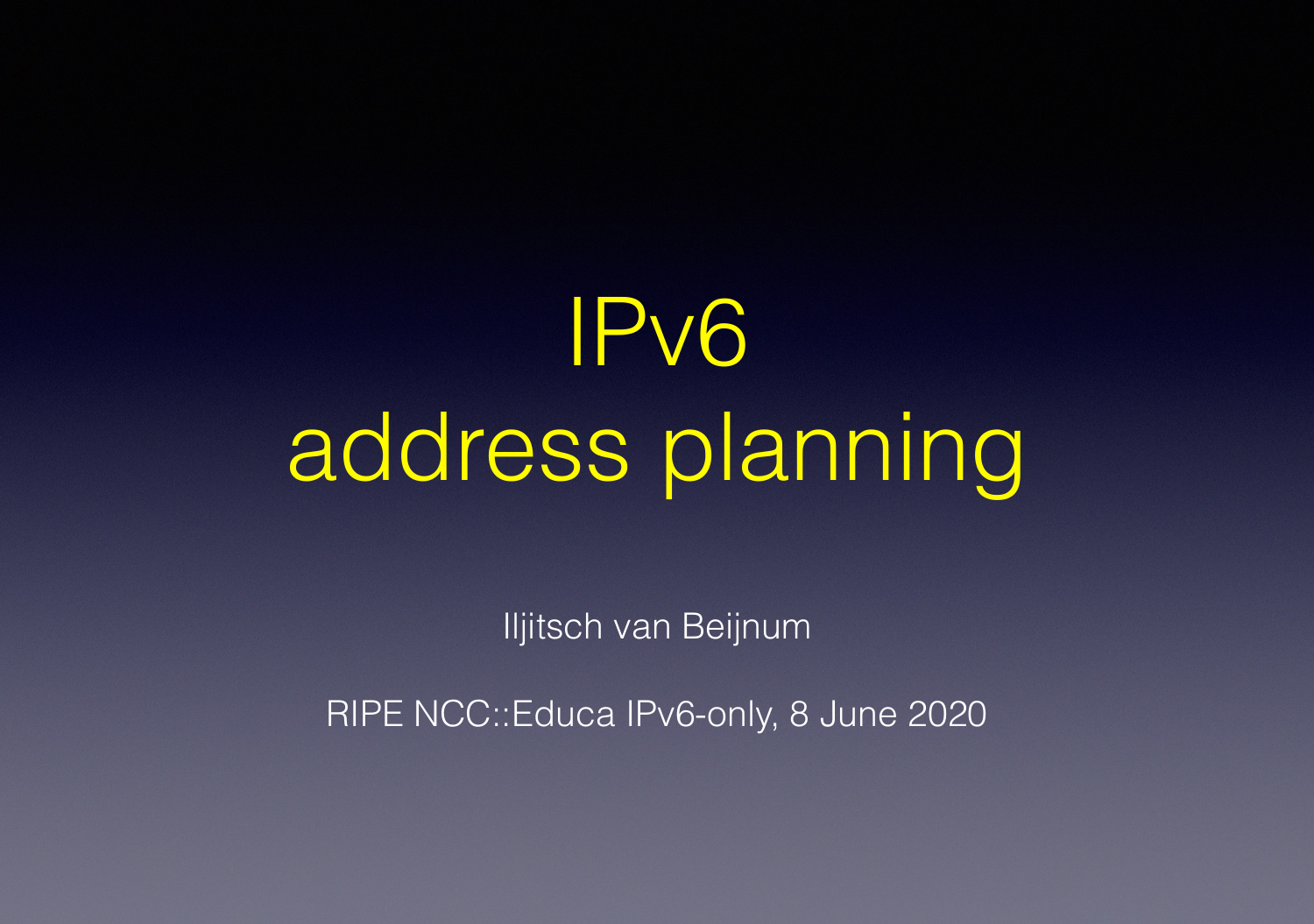#### Our plan

- Hexadecimal: learn it [\[WIKIPEDIA\]](https://en.wikipedia.org/wiki/Hexadecimal), love it!
- Importance of IPv6 address planning
- [IPv6 address types, sizes and subnetting](#page-4-0)
- [IPv6 address structure](#page-7-0)
- Planning the subnet bits
- [Configuring the local bits](#page-16-0)
- [DNS server and router addresses](#page-21-0)
- [Organizations with subdivisions](#page-24-0)
- [Questions?](#page-26-0)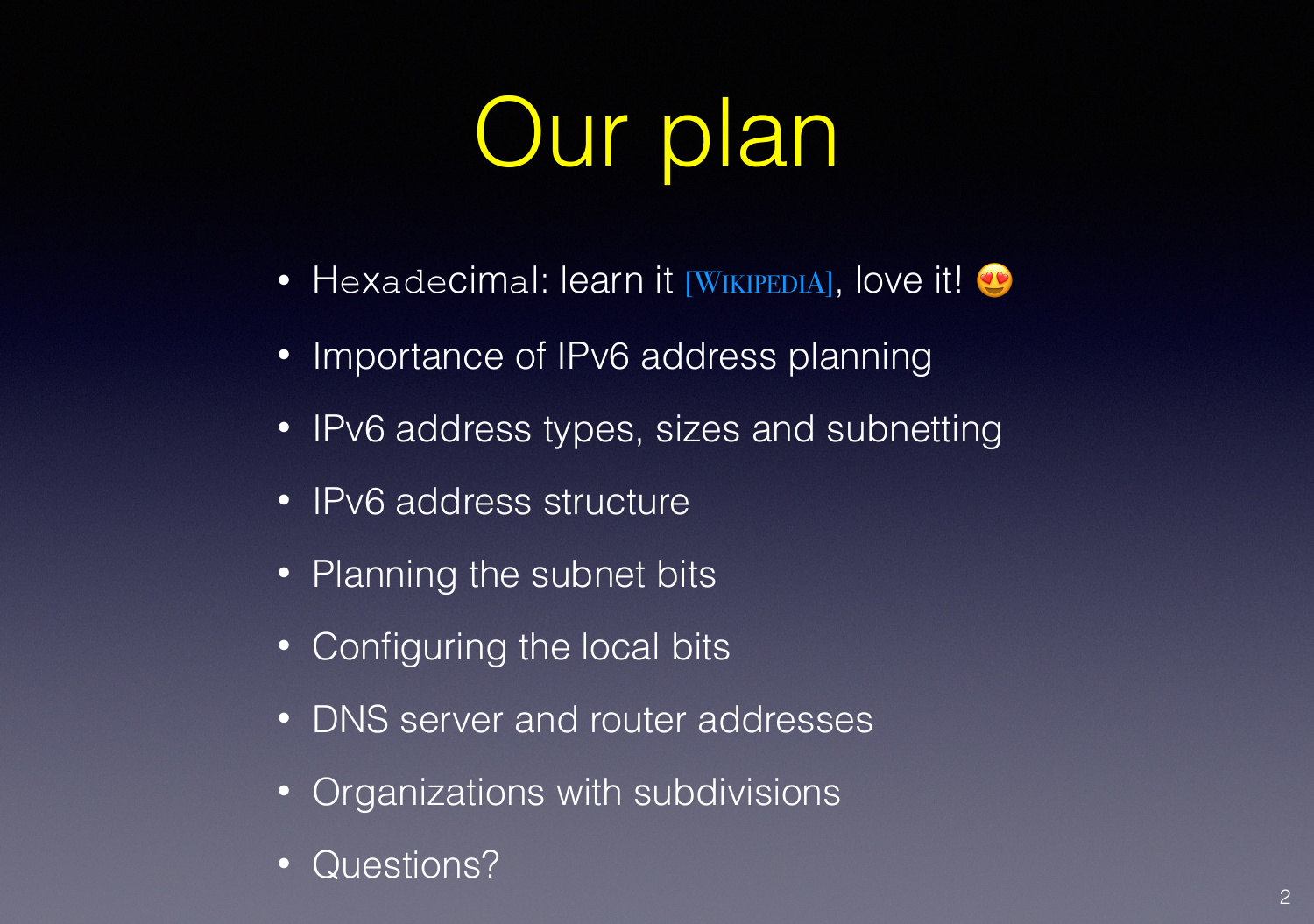#### <span id="page-2-0"></span>Importance of IPv6 address planning

- You *will* have to make an IPv6 address plan
	- the only question is how many...
- Ideal world:
	- 1. create the perfect IPv6 address plan
	- 2. request address space
	- 3. roll out IPv6
	- 4. profit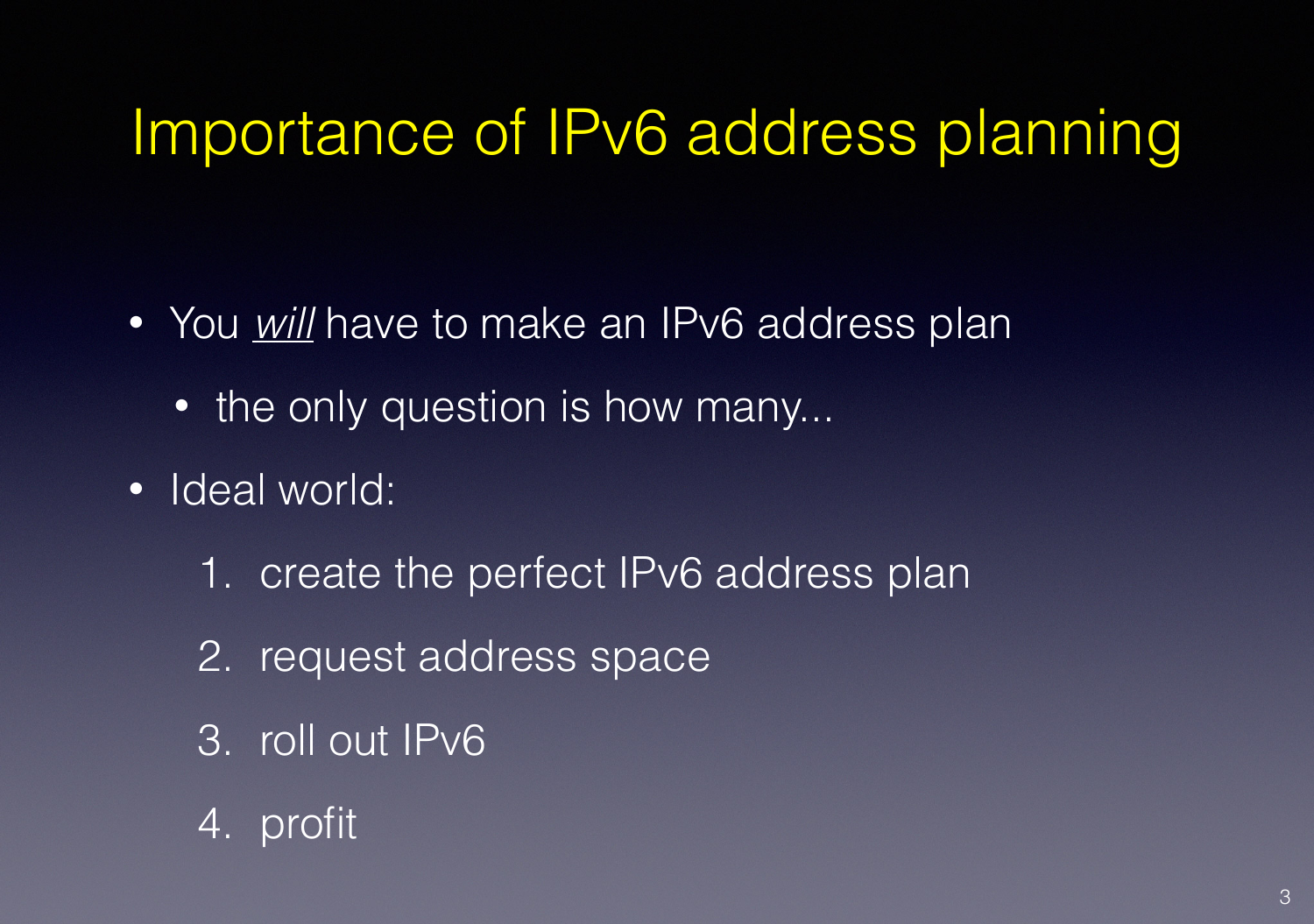#### Importance of IPv6 address planning

- Real world: you will make mistakes, so try to build in flexibility and adjust quickly
- At least you have some address space to waste
	- so err on too big rather than too small
		- get rid of "IPv4 thinking"!
- Change is hard, so it's only worth it to make *big* changes
- Or try out IPv6 in a small way first to figure it out
	- but have the discipline to throw out your test setup and start from scratch!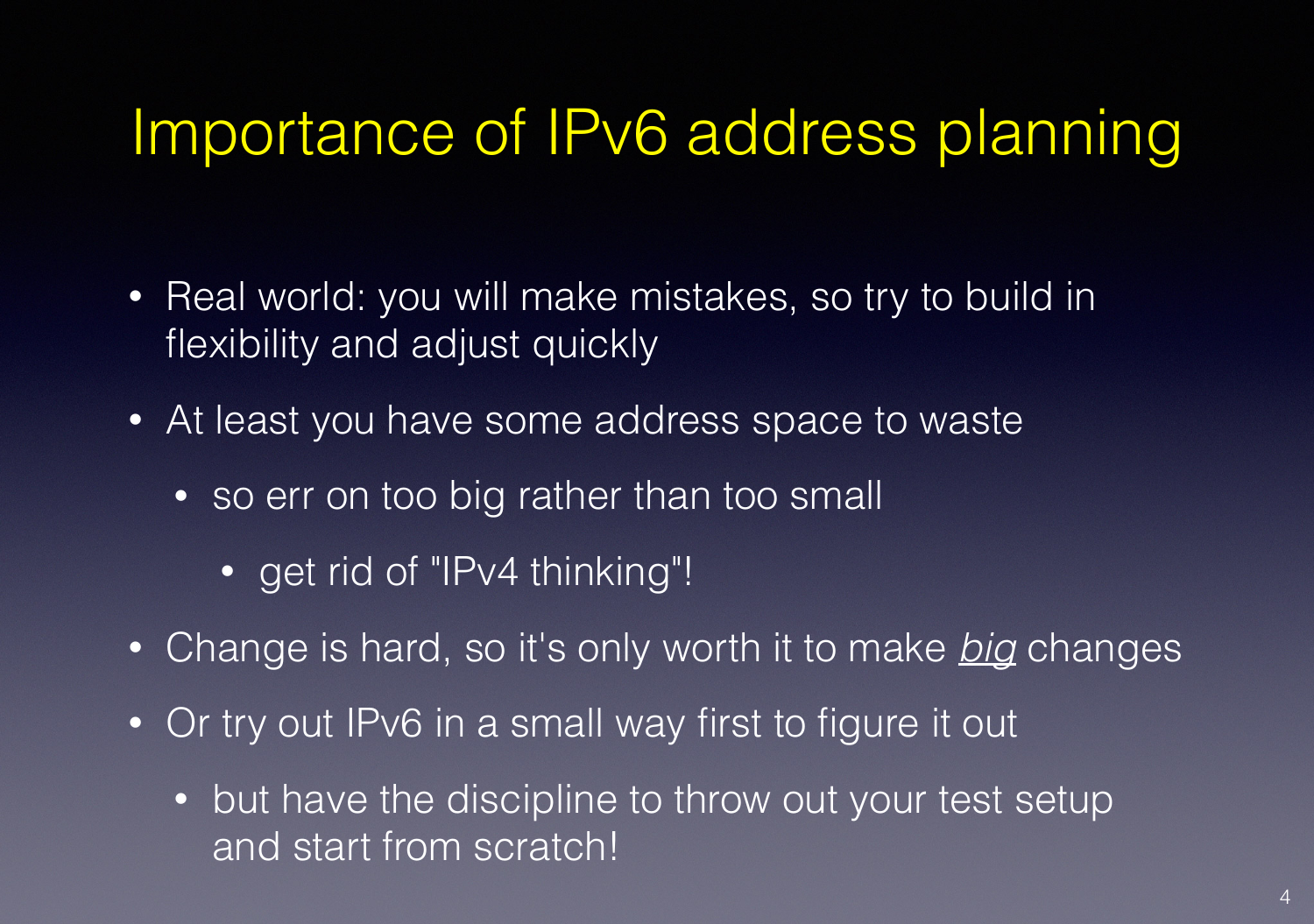#### <span id="page-4-0"></span>IPv6 address types

- Link-local: not unique
	- created and used automatically
	- *• do not try to manage or use these yourself*
- Global unicast: "regular" IPv6 addresses
	- you use these 99% (100%?) of the time
- Unique Site Local (ULA): unique, but not routable over the internet
	- a bit like RFC 1918 addresses but without NAT
	- very specific use cases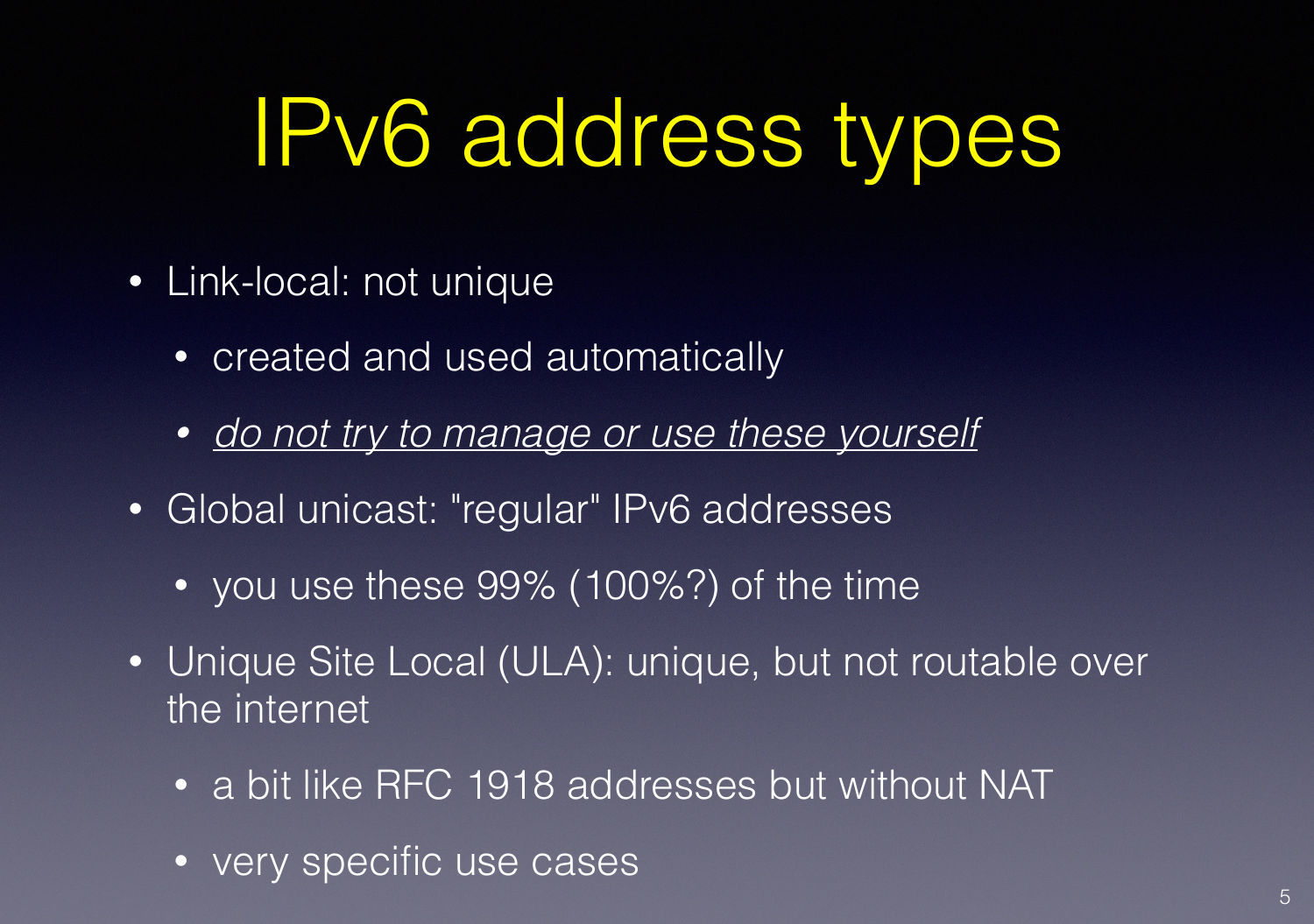### Assignment size

- (Assignment is RIPE-speak for the address block you get from your ISP)
- Home users often get /56, /60 or even /64
- For organizations, default size is **/48**
	- that means: 48 of the 128 address bits are given/fixed
		- you can fill in the remaining 80 bits yourself
	- even if you really don't need that much: smaller than /48 makes address planning harder
- Also: ISPs usually only accept /48 and larger blocks in BGP
	- so provider independent addresses *must* be at least /48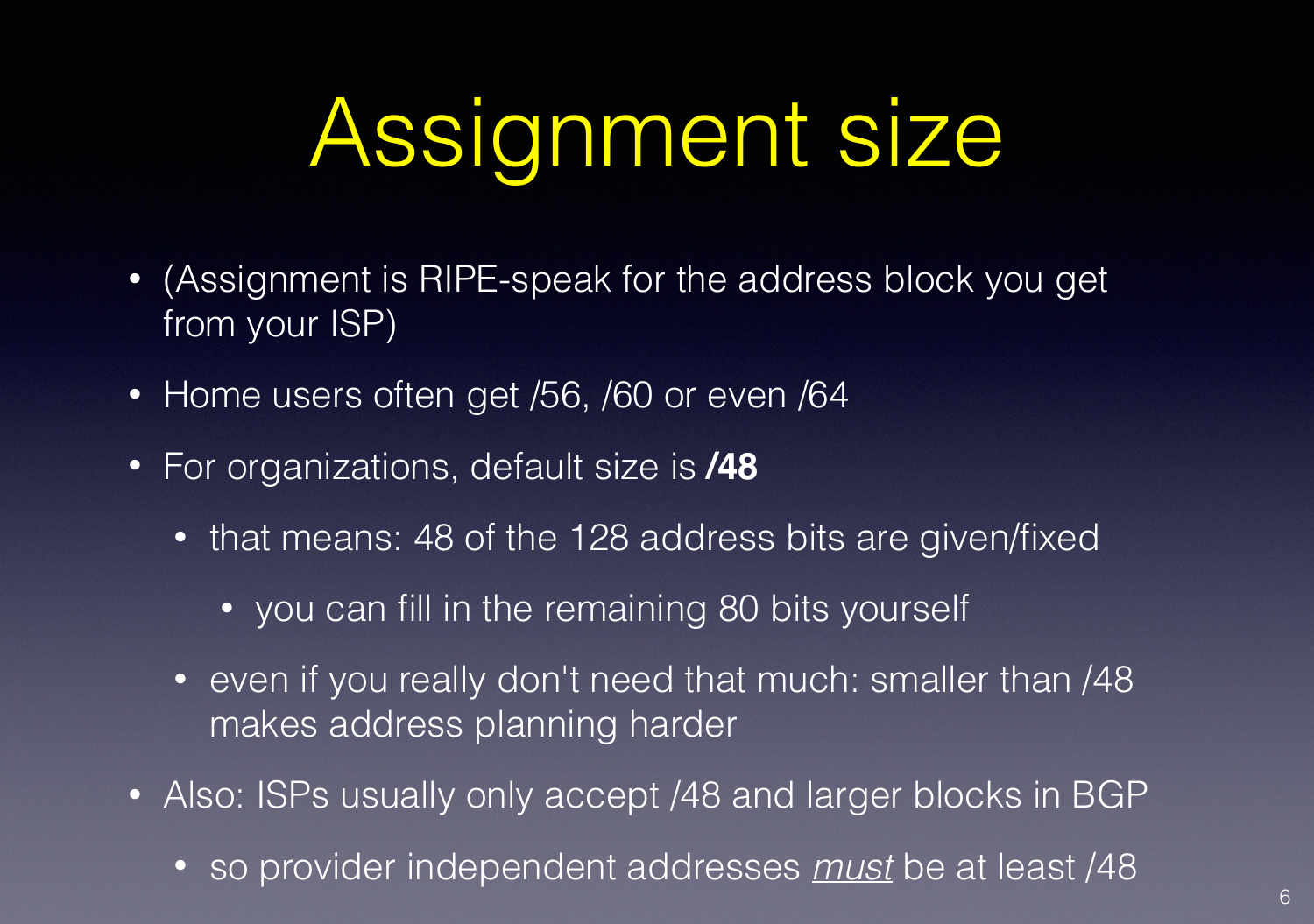#### Subnetting

- IPv6 is classless: routers can deal with any size
- But: IPv6 addressing architecture [\[RFC 4291\]](https://tools.ietf.org/html/rfc4291) says that the host part of the address must be 64 bits
- So 48 bits are given and 64 bits are used to number devices, this leaves  $128 - 48 - 64 = 16$  bits to number *subnets*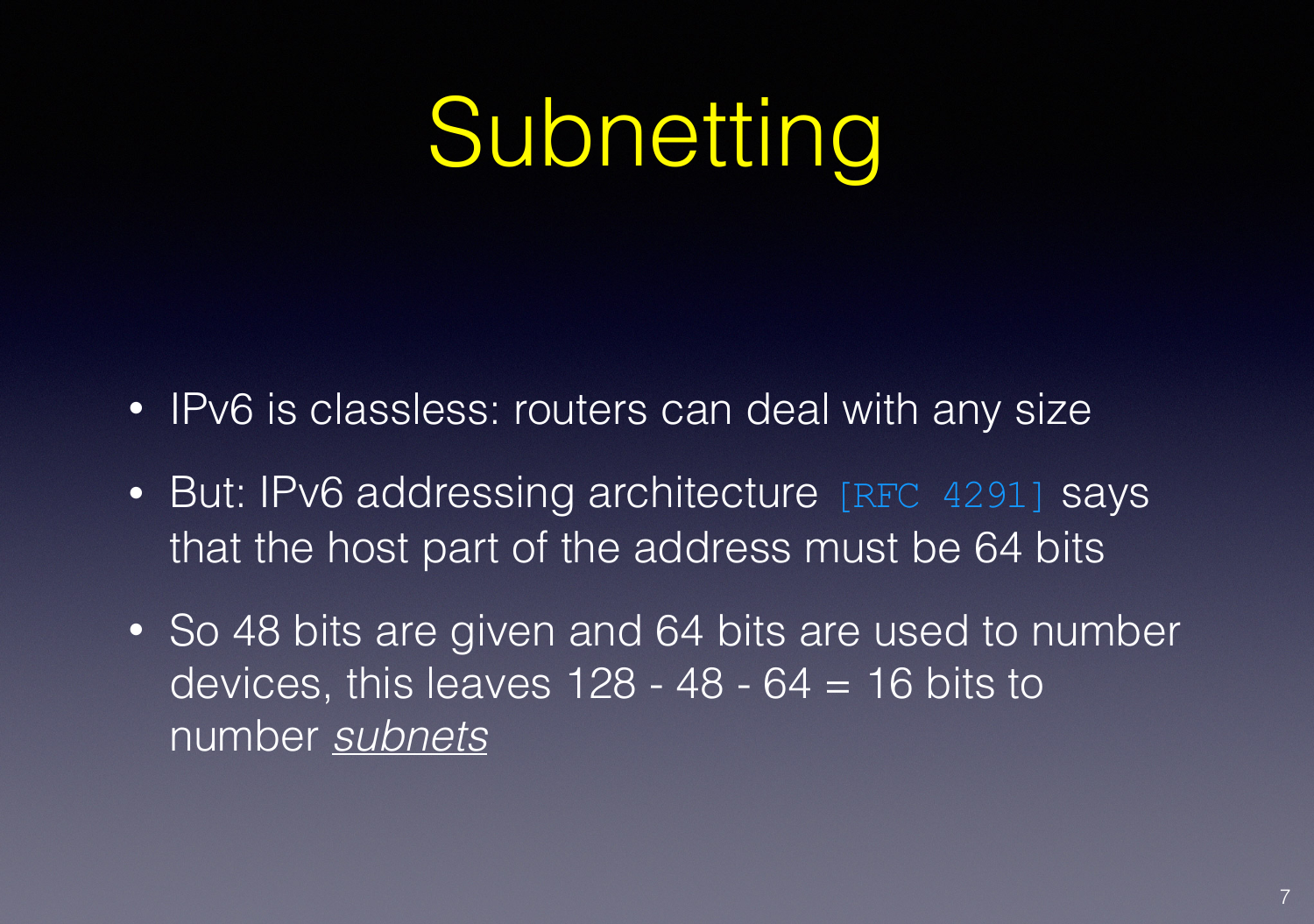#### <span id="page-7-0"></span>IPv6 address structure

(Remember IPv6 address notation [\[RFC 5952\]](https://tools.ietf.org/html/rfc5952))

|  | 32 | 64 | 80 | 96                                        | 127<br>112 |
|--|----|----|----|-------------------------------------------|------------|
|  |    |    |    | $ 2001: $ db8: $ 188: 301: 145: 0: 2: 10$ |            |

| 16 | 32 <sub>2</sub>                                             | 64 | 80 | 96 | 112 | 127 |
|----|-------------------------------------------------------------|----|----|----|-----|-----|
|    | 3ffe:  4700:   1f0b:   1289:   cd06:   e4b7:   247e:   1cfe |    |    |    |     |     |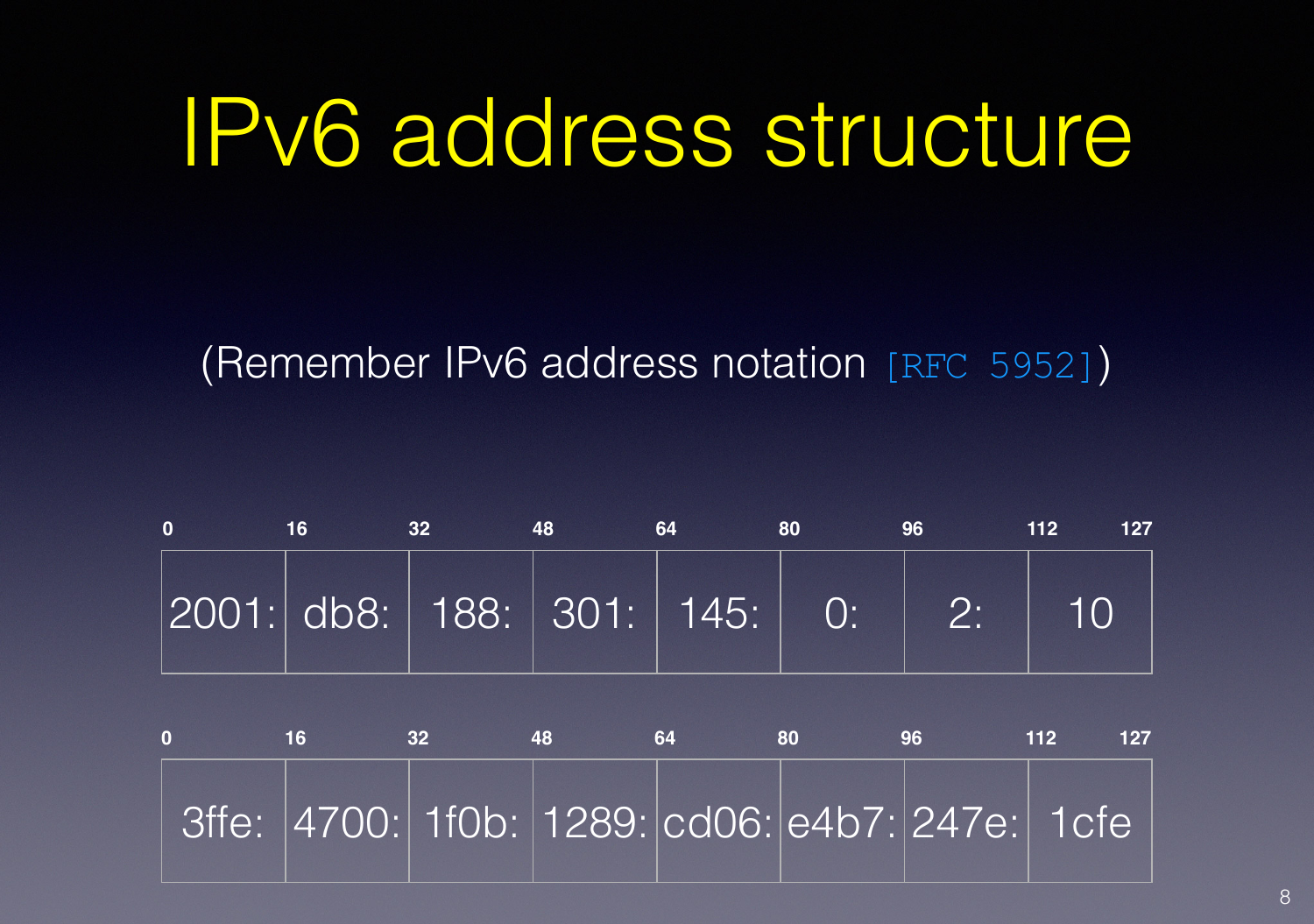#### IPv6 address structure

(Every digit in the IPv6 address is exactly 4 bits)

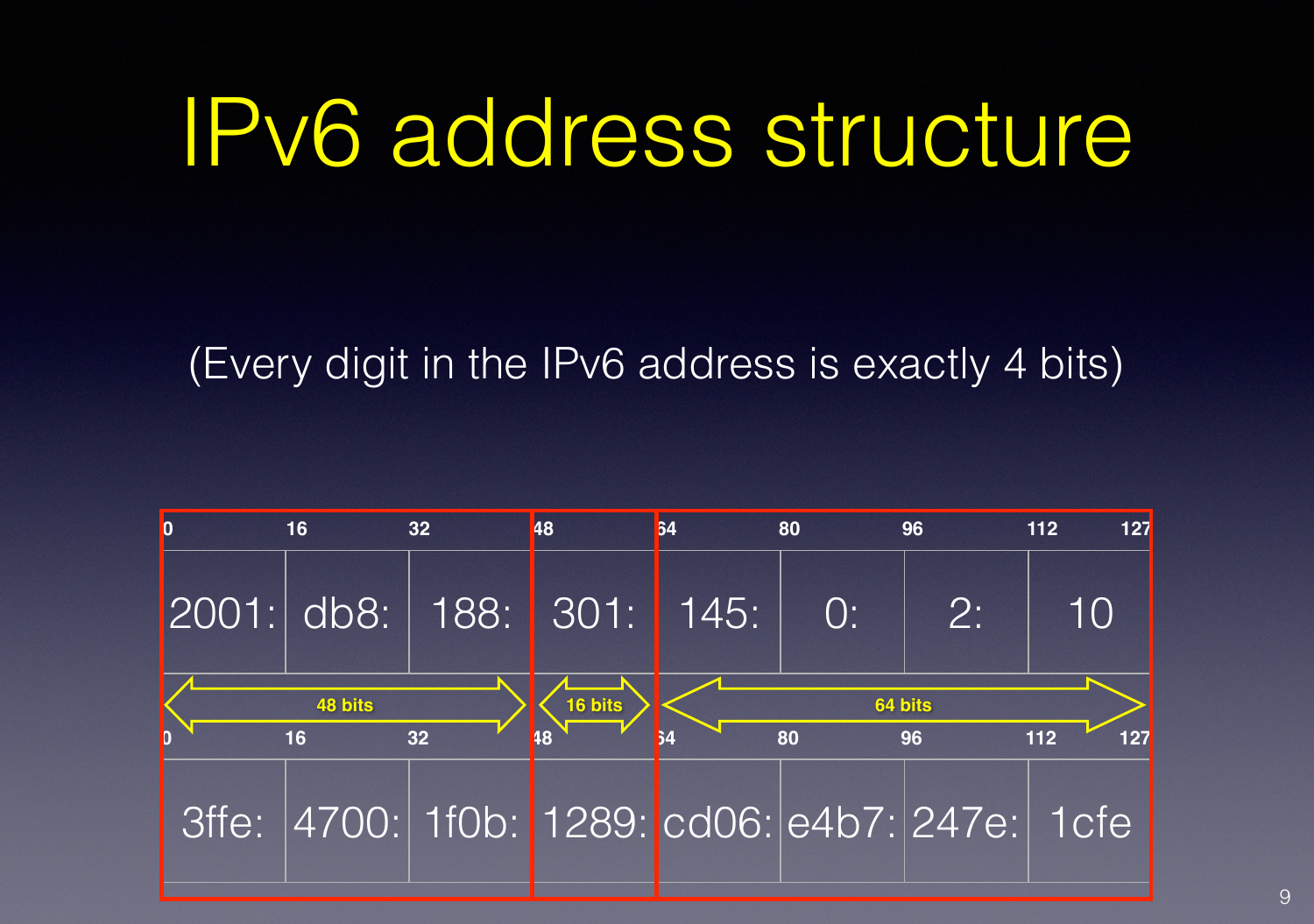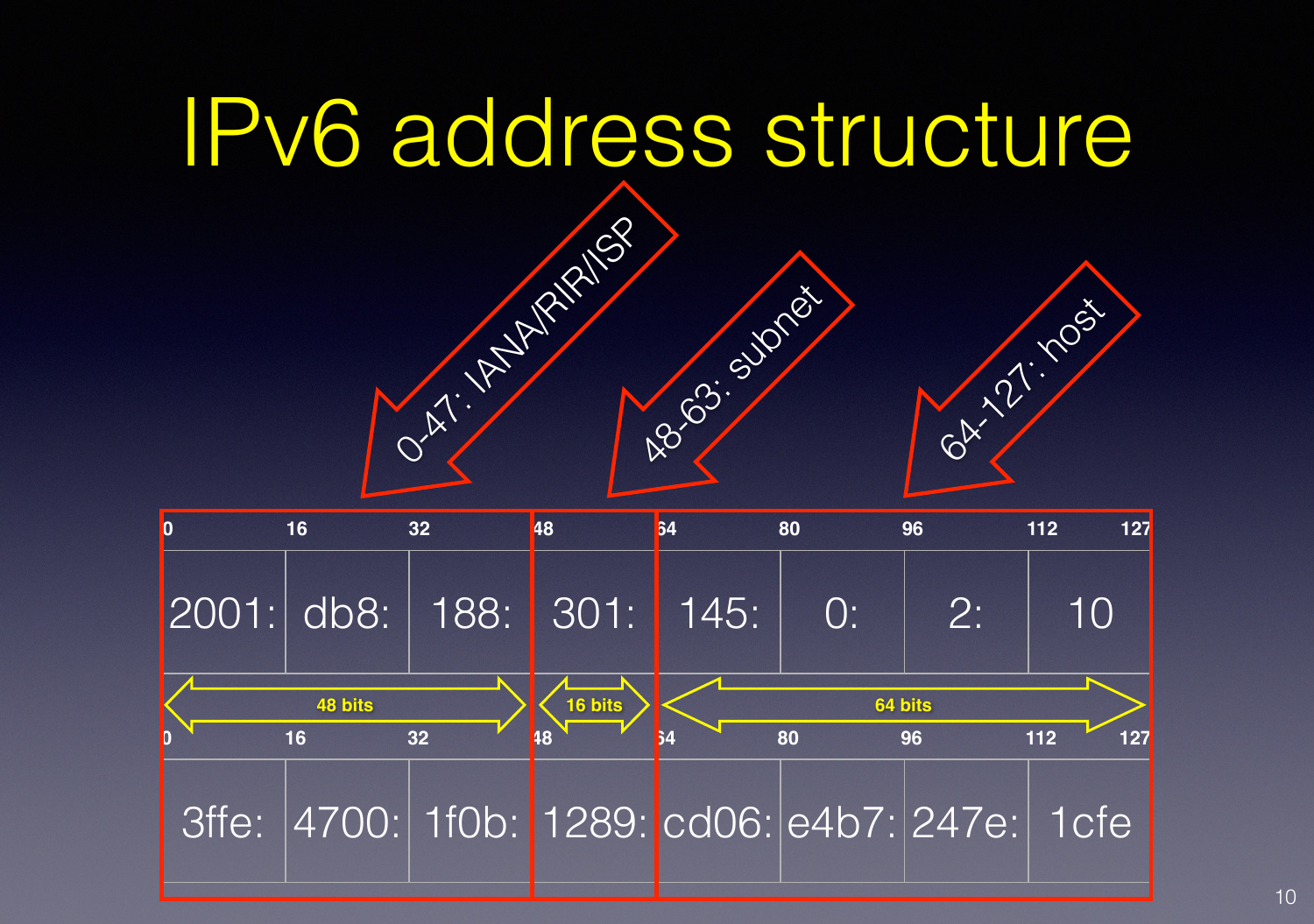## <span id="page-10-0"></span>Planning the subnet bits

- Why do we need to split our network into subnets?
	- to allow efficient / effective / robust routing, like:
		- each floor its own subnet
		- each rack in the datacenter its own subnet
		- each subnet must be confined to one location
	- for security, like:
		- guest network subnet(s)
		- work station subnet(s)
		- front end server subnet(s)
		- back end server subnet(s)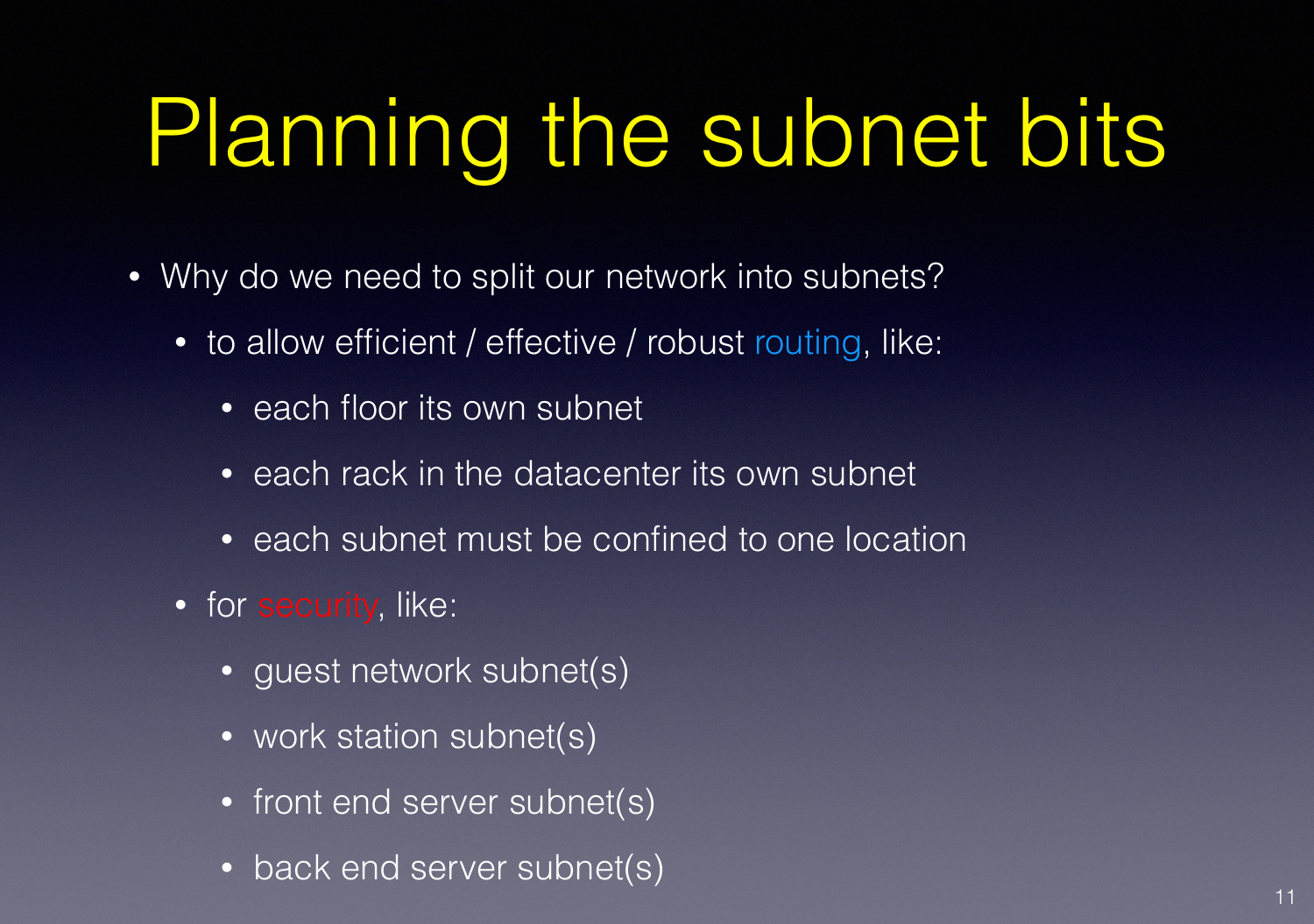# The easy way: VLAN IDs

- If it's nice outside and you want to leave work early instead of address planning the rest of the day...
- Put the VLAN ID in the subnet bits, like:
	- VLAN **1**: 2001:db8:edca:**1**::/64
	- VLAN **28**: 2001:db8:edca:**28**::/64
	- VLAN **3040**: 2001:db8:edca:**3040**::/64
- Still leaves all subnet values with a f in them and above 4095
- Of course pay attention to your VLAN numbering!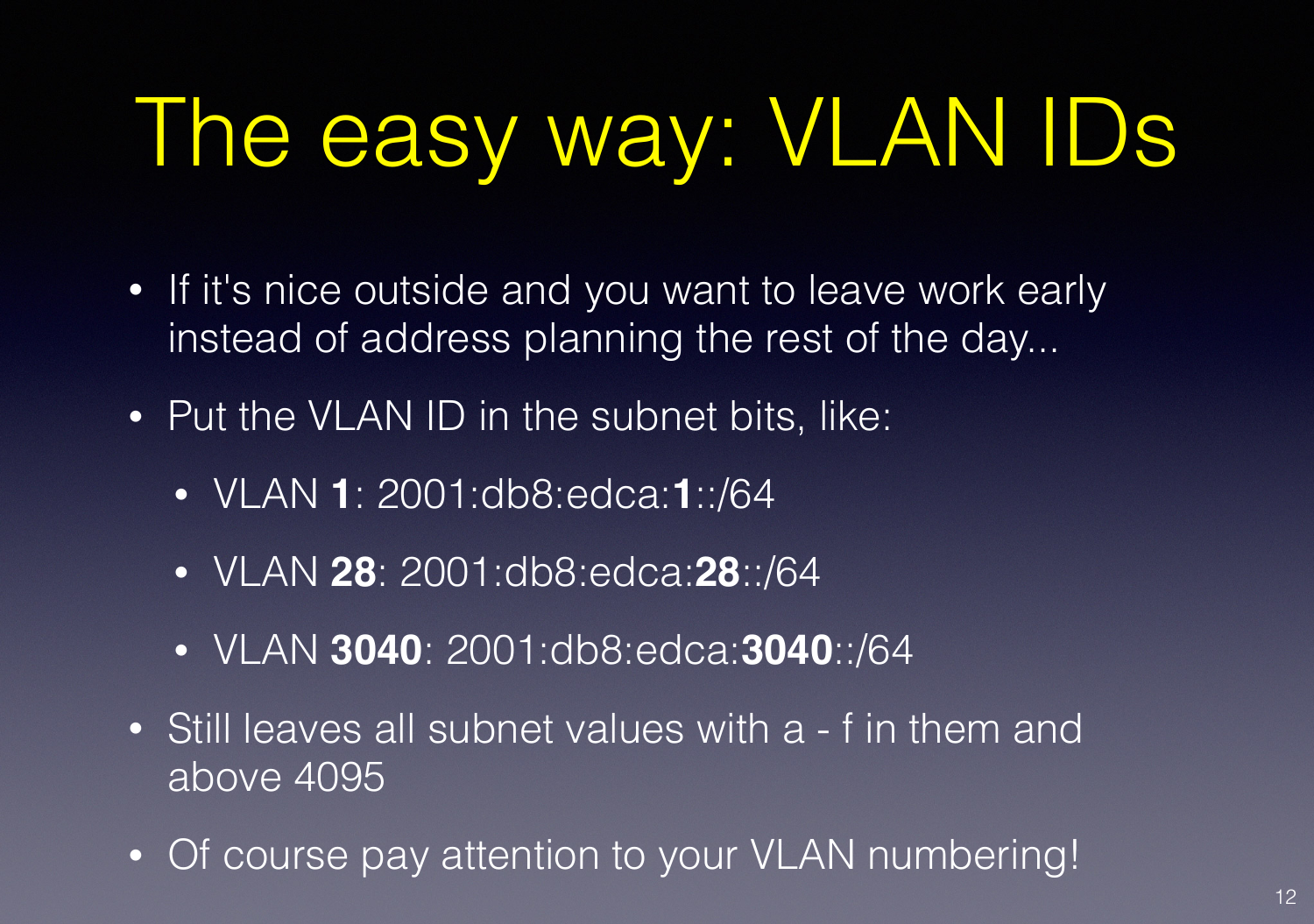## Subnetting examples

| <b>Location</b>        | <b>Type</b>                 | <b>Instance</b>     |  |  |
|------------------------|-----------------------------|---------------------|--|--|
|                        | <b>Guest Wi-Fi</b>          |                     |  |  |
|                        | <b>BYOD Wi-Fi</b>           | Floor 0             |  |  |
|                        | <b>Managed workstations</b> |                     |  |  |
| Old city center office | <b>Printers</b>             | Floor 0 and 1       |  |  |
|                        | <b>Guest Wi-Fi</b>          |                     |  |  |
|                        | <b>BYOD Wi-Fi</b>           | Floor 1             |  |  |
|                        | <b>Managed workstations</b> |                     |  |  |
|                        | <b>Guest Wi-Fi</b>          |                     |  |  |
|                        | <b>BYOD Wi-Fi</b>           | Floor <sub>23</sub> |  |  |
| New tower office       | <b>Managed workstations</b> |                     |  |  |
|                        | <b>Printers</b>             | Floor 23 and 24     |  |  |
|                        | <b>BYOD Wi-Fi</b>           |                     |  |  |
|                        | <b>Managed workstations</b> | Floor 24            |  |  |

| <b>Location</b> | Type                     | <b>Instance</b> |  |
|-----------------|--------------------------|-----------------|--|
|                 | <b>Front end servers</b> |                 |  |
|                 | Database servers         | Rack 11         |  |
|                 | Storage servers          |                 |  |
| Datacenter DC1  | <b>Front end servers</b> |                 |  |
|                 | Database servers         | Rack 13         |  |
|                 | Storage servers          |                 |  |
|                 | <b>Front end servers</b> |                 |  |
|                 | Database servers         | <b>Rack A4</b>  |  |
|                 | Storage servers          |                 |  |
| Datacenter DC2  | <b>Front end servers</b> |                 |  |
|                 | Database servers         | Rack A5         |  |
|                 | Storage servers          |                 |  |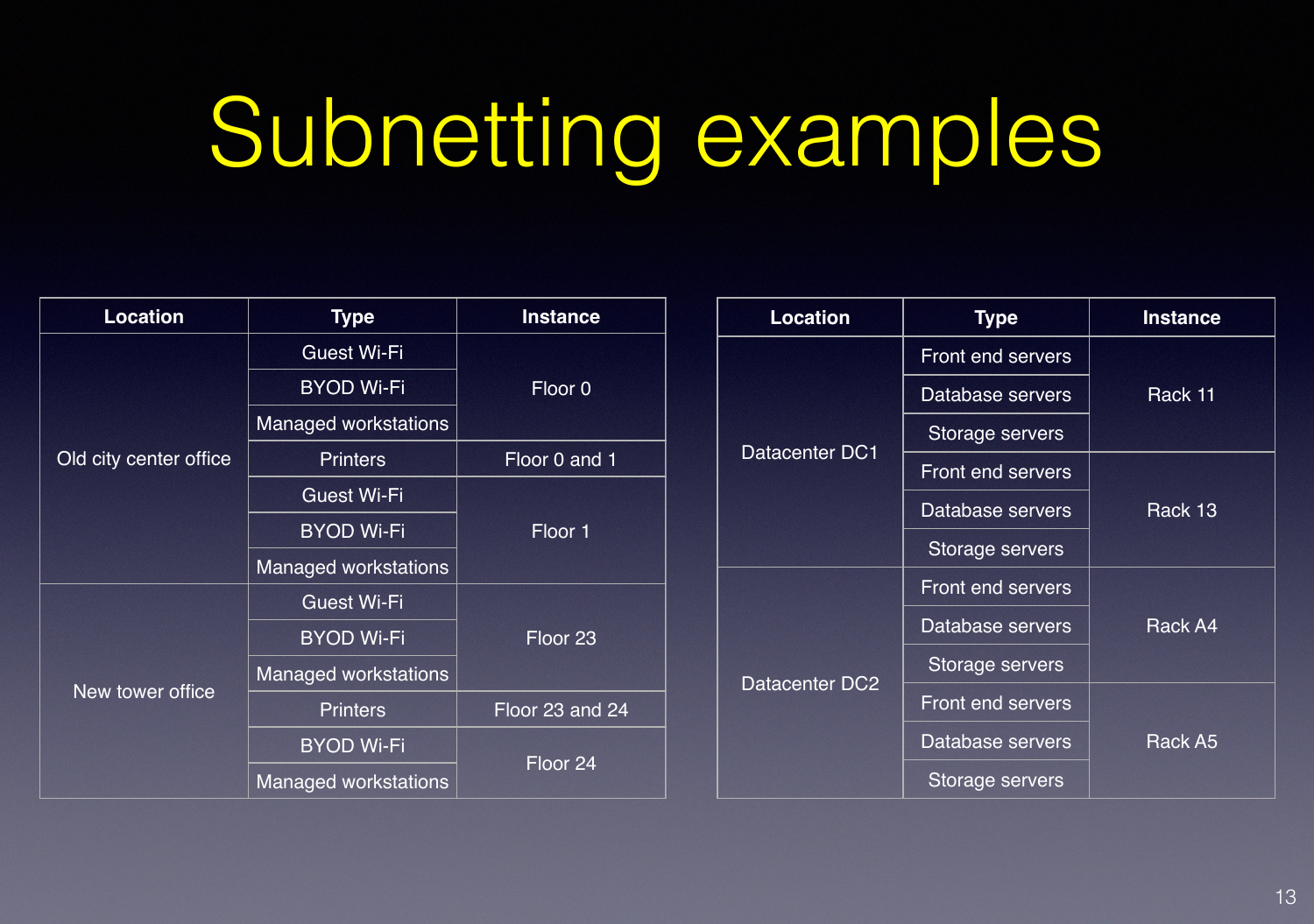### Location or type first

- Location bits come first, then type bits:
	- smaller routing tables but larger firewall tables
- Type bits come first, then location bits:
	- smaller firewall tables but larger routing tables
- In general: routers can handle large tables better than firewalls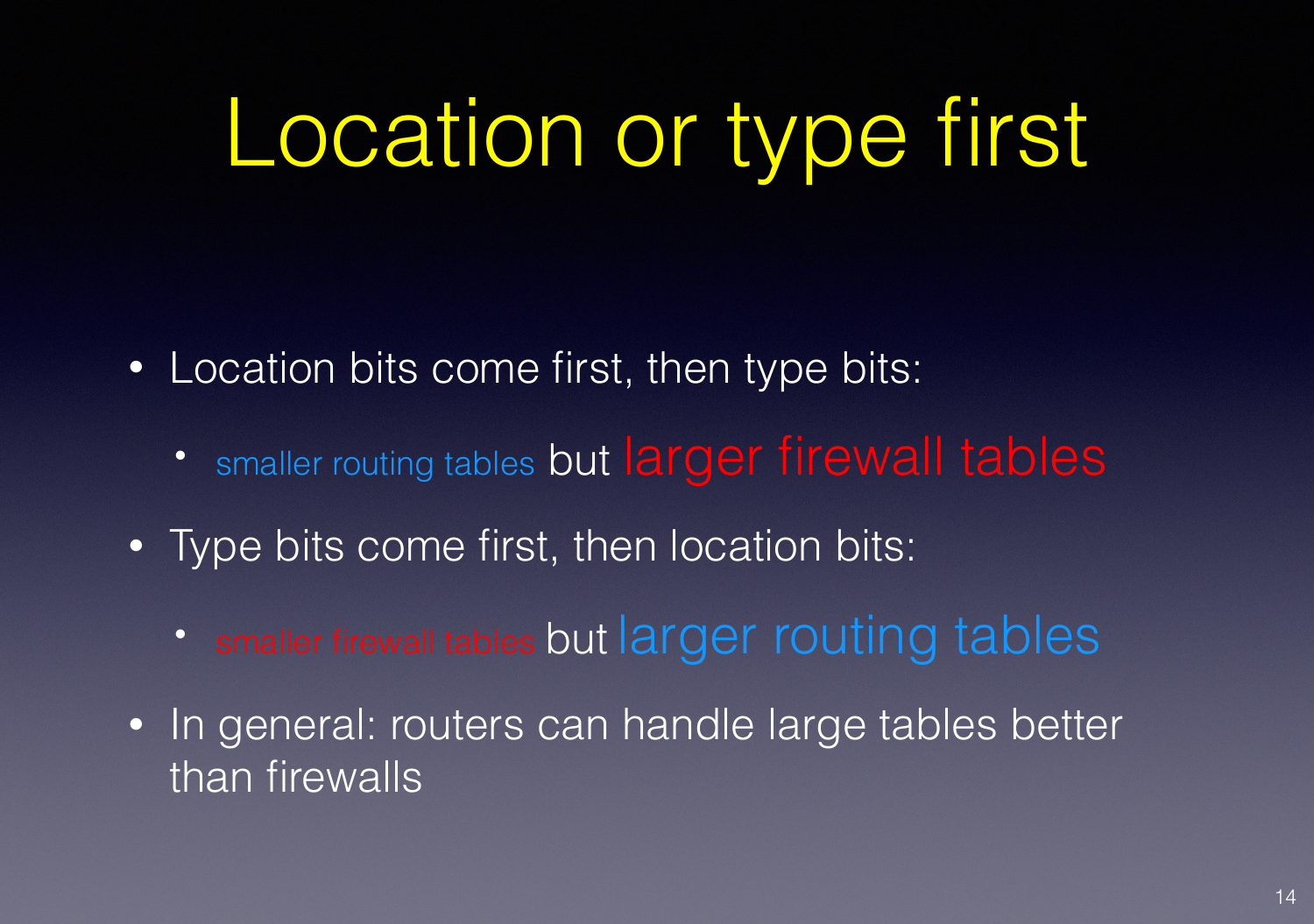### Location or type first

#### Location first Type first

| <b>Subnet</b>   | <b>Location</b> | <b>Type</b>      | <b>Instance</b> | <b>Subnet</b>   | <b>Type</b>      | <b>Location</b> | <b>Instance</b> |
|-----------------|-----------------|------------------|-----------------|-----------------|------------------|-----------------|-----------------|
| <b>1C1</b>      |                 | $C =$ Front ends | $1 =$ Rack 11   | C <sub>11</sub> | $C =$ Front ends | $1 = DC1$       | $1 =$ Rack 11   |
| 1C <sub>2</sub> |                 |                  | $2 =$ Rack 13   | C12             |                  |                 | $2 =$ Rack 13   |
| 1D1             |                 | $D =$ Databases  | $1 =$ Rack 11   | C <sub>21</sub> |                  | $2 = DC2$       | $=$ Rack A04    |
| 1D2             | $1 = DC1$       |                  | $2 =$ Rack 13   | C <sub>22</sub> |                  |                 | $2 =$ Rack A05  |
| 1E1             |                 | $E =$ Storage    | $1 =$ Rack 11   | D <sub>11</sub> | $D =$ Databases  | $1 = DC1$       | $1 =$ Rack 11   |
| 1E2             |                 |                  | $2 =$ Rack 13   | D <sub>12</sub> |                  |                 | $2 =$ Rack 13   |
| <b>2C1</b>      | $2 = DC2$       |                  | $1 =$ Rack A04  | D <sub>21</sub> |                  | $2 = DC2$       | $1 =$ Rack A04  |
| <b>2C2</b>      |                 | $C =$ Front ends | $2 =$ Rack A05  | D <sub>22</sub> |                  |                 | $2 =$ Rack A05  |
| <b>2D1</b>      |                 | $D =$ Databases  | 1 = Rack A04    | E <sub>11</sub> | $E =$ Storage    | $1 = DC1$       | $1 =$ Rack 11   |
| 2D <sub>2</sub> |                 |                  | $2 =$ Rack A05  | E <sub>12</sub> |                  |                 | $2 =$ Rack 13   |
| <b>2E1</b>      |                 |                  | $1 =$ Rack A04  | E21             |                  |                 | $=$ Rack A04    |
| 2E2             |                 |                  | $E =$ Storage   | $2 =$ Rack A05  | E22              |                 | $2 = DC2$       |

Let's assume 4 bits  $= 0 - 15 / 0 - F$  for everything right now. This works well in small networks, will need to use the right number of bits in larger networks.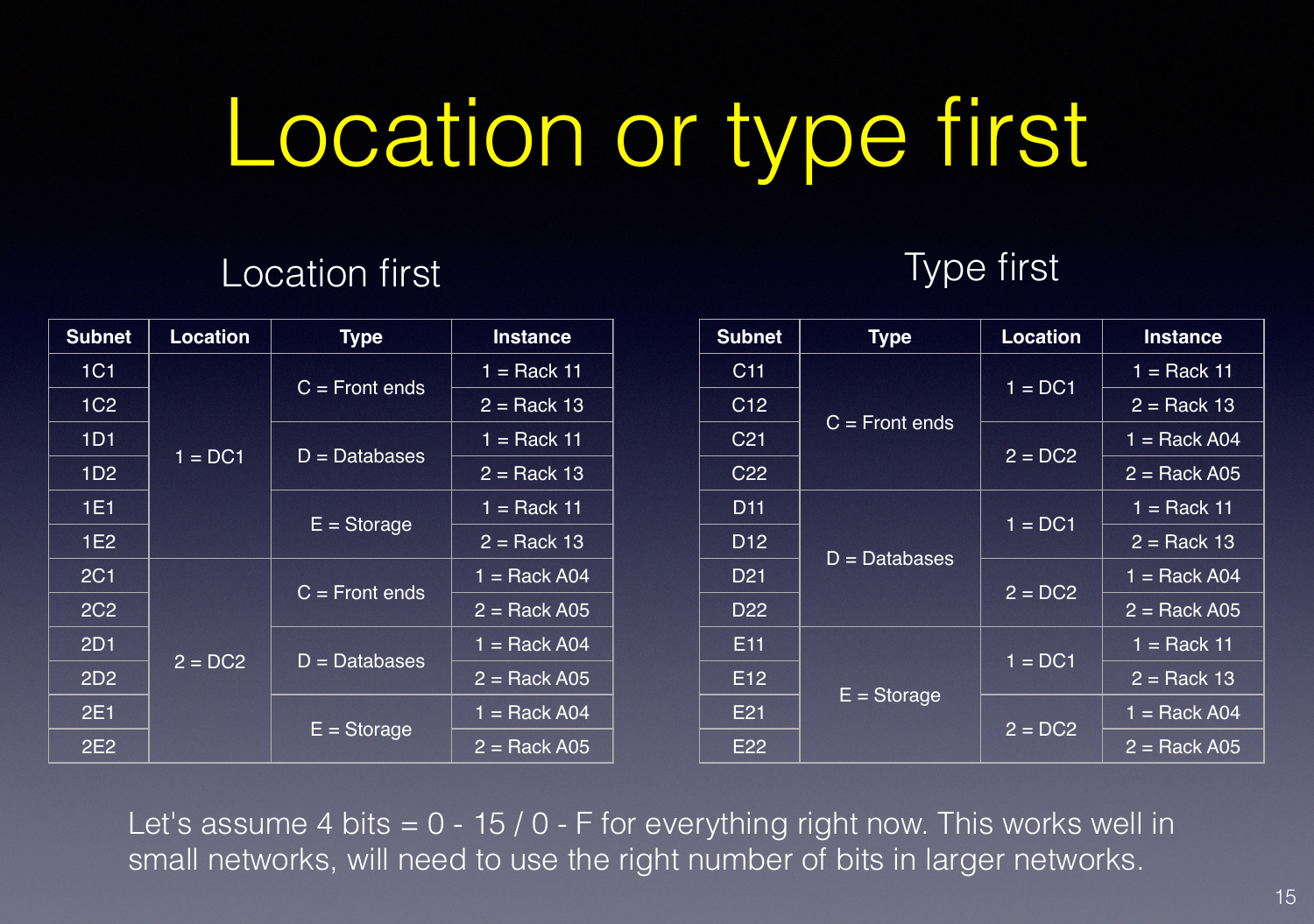### Location or type first

#### Location first Type first

| <b>Subnet</b>   | Location | <b>Type</b>                                                                                                                               | <b>Instance</b> | <b>Subnet</b>   | <b>Type</b>                                                                                                | Location                 | <b>Instance</b> |
|-----------------|----------|-------------------------------------------------------------------------------------------------------------------------------------------|-----------------|-----------------|------------------------------------------------------------------------------------------------------------|--------------------------|-----------------|
| 1C1             |          | <br>$C =$ Front ends<br>,,,,,,,,,,,,,,,,                                                                                                  | $1 =$ Rack 11   | C <sub>11</sub> | ---------------<br>$C =$ Front ends<br>,<br><br>$D =$ Databases<br>.<br>.<br>$E =$ Storage<br>, <b>.</b> . | $1 = DC1$                | $1 =$ Rack 11   |
| 1C <sub>2</sub> |          |                                                                                                                                           | $2 =$ Rack 13   | C <sub>12</sub> |                                                                                                            |                          | $2 =$ Rack 13   |
| 1D1             |          | .                                                                                                                                         | $1 =$ Rack 11   | C <sub>21</sub> |                                                                                                            | $2 = DC2$                | $1 =$ Rack A04  |
| 1D2             | $= DC1$  | $D =$ Databases<br>, , , , , , , , , , , , , , , , ,                                                                                      | $2 =$ Rack 13   | C <sub>22</sub> |                                                                                                            |                          | $2 =$ Rack A05  |
| 1E1             |          | ,,,,,,,,,,,,,,,,<br>$E =$ Storage                                                                                                         | $1 =$ Rack 11   | D <sub>11</sub> |                                                                                                            | .<br>$1 = DC1$           | $1 =$ Rack 11   |
| 1E2             |          | .                                                                                                                                         | $2 =$ Rack 13   | D <sub>12</sub> |                                                                                                            |                          | $2 =$ Rack 13   |
| <b>2C1</b>      |          | ,,,,,,,,,,,,,,,,<br>$C =$ Front ends<br>, , , , , , , , , , , , , , , , ,<br>.<br>$\overline{2}$ = DC2<br>$D =$ Databases<br>, <b>.</b> . | $1 =$ Rack A04  | D <sub>21</sub> |                                                                                                            | $2 = DC2$                | $1 =$ Rack A04  |
| <b>2C2</b>      |          |                                                                                                                                           | $2 =$ Rack A05  | D <sub>22</sub> |                                                                                                            |                          | $2 =$ Rack A05  |
| 2D1             |          |                                                                                                                                           | $1 =$ Rack A04  | E <sub>11</sub> |                                                                                                            | .<br>$1 = DC1$<br>.<br>. | $1 =$ Rack 11   |
| 2D <sub>2</sub> |          |                                                                                                                                           | $2 =$ Rack A05  | E12             |                                                                                                            |                          | $2 =$ Rack 13   |
| 2E1             |          | ,,,,,,,,,,,,,,,,,<br>$E =$ Storage<br>.                                                                                                   | $1 =$ Rack A04  | E21             |                                                                                                            |                          | $1 =$ Rack A04  |
| <b>2E2</b>      |          |                                                                                                                                           | $2 =$ Rack A05  | E22             |                                                                                                            | $2 = DC2$<br>.           | $2 =$ Rack A05  |

Let's assume 4 bits  $= 0 - 15 / 0 - F$  for everything right now. This works well in small networks, will need to use the right number of bits in larger networks.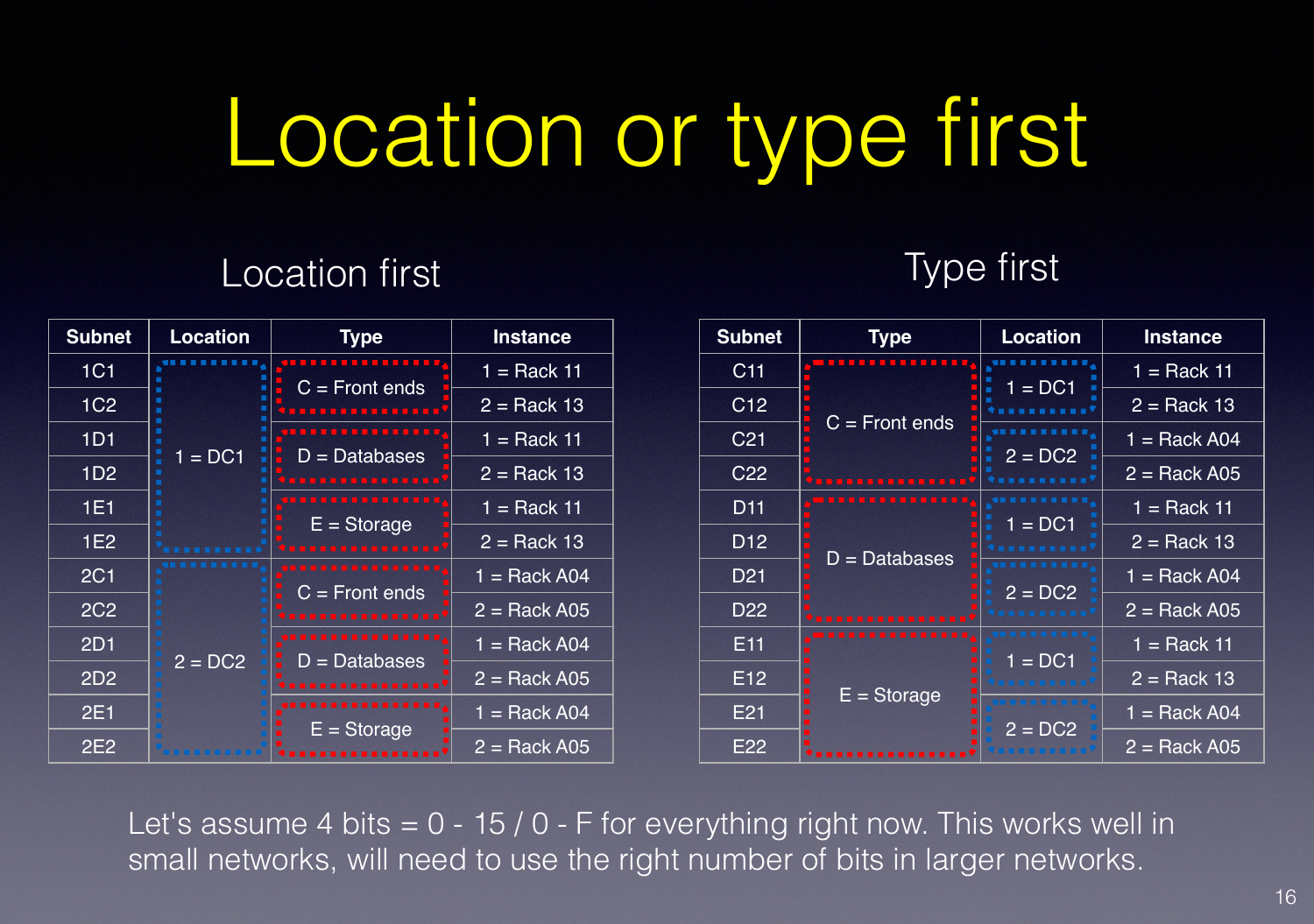# <span id="page-16-0"></span>Configuring the local bits

- IPv6 has *all* the address configuration mechanisms
	- stateless autoconfiguration
		- least stable address, but most automatic
		- hard to add to DNS and don't know which device has which address
	- DHCPv6
		- not in Android and dependency on DHCPv6 server
	- manual configuration
		- most stable address, but not automatic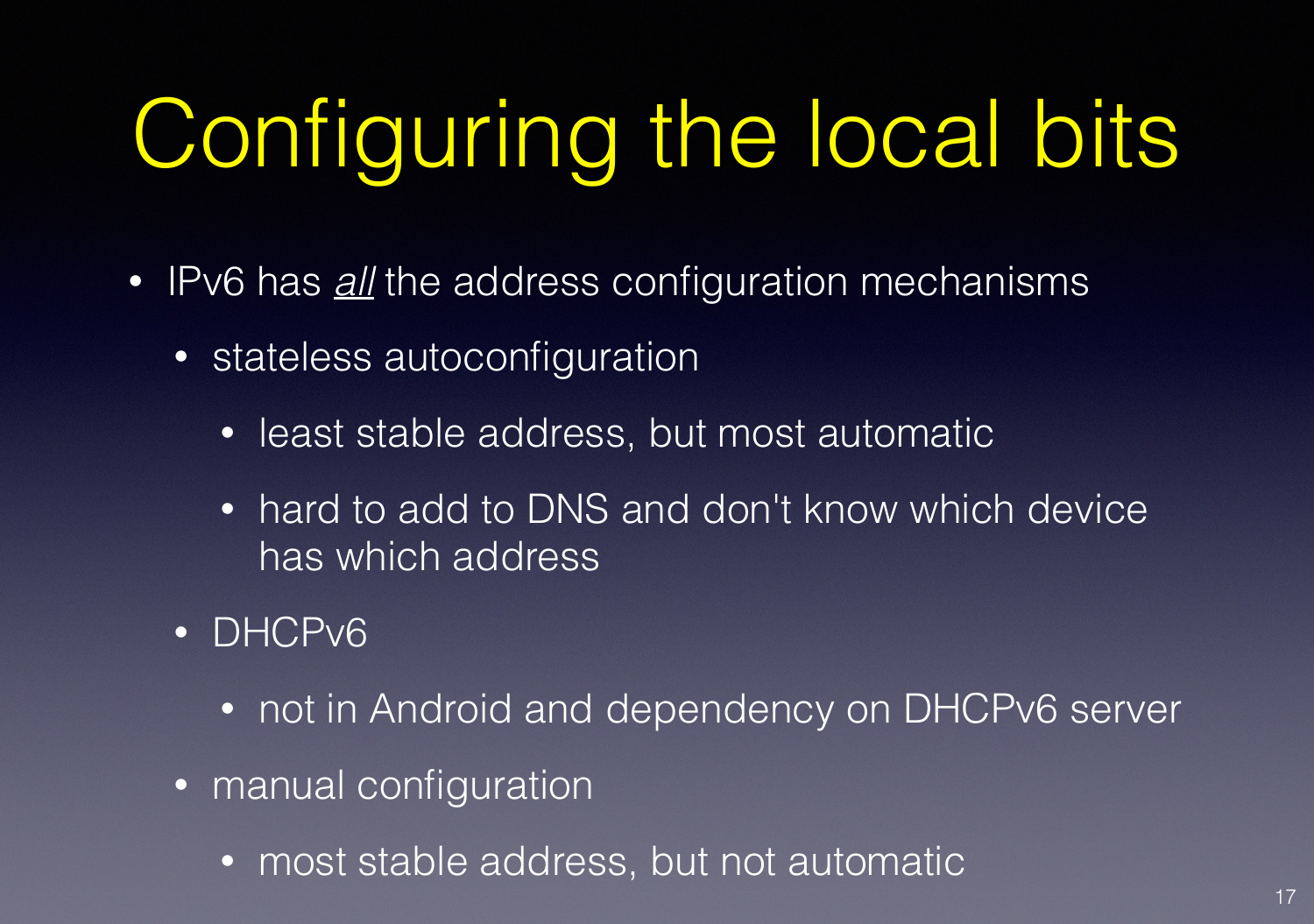# Configuring the local bits

- Guest/BYOD etc. Wi-Fi:
	- stateless autoconfig
		- in order to be compatible with Android
- Managed work stations:
	- stateless autoconfig or DHCPv6
		- DHCPv6 for DNS registration or address logging
- Servers:
	- *probably* manual configuration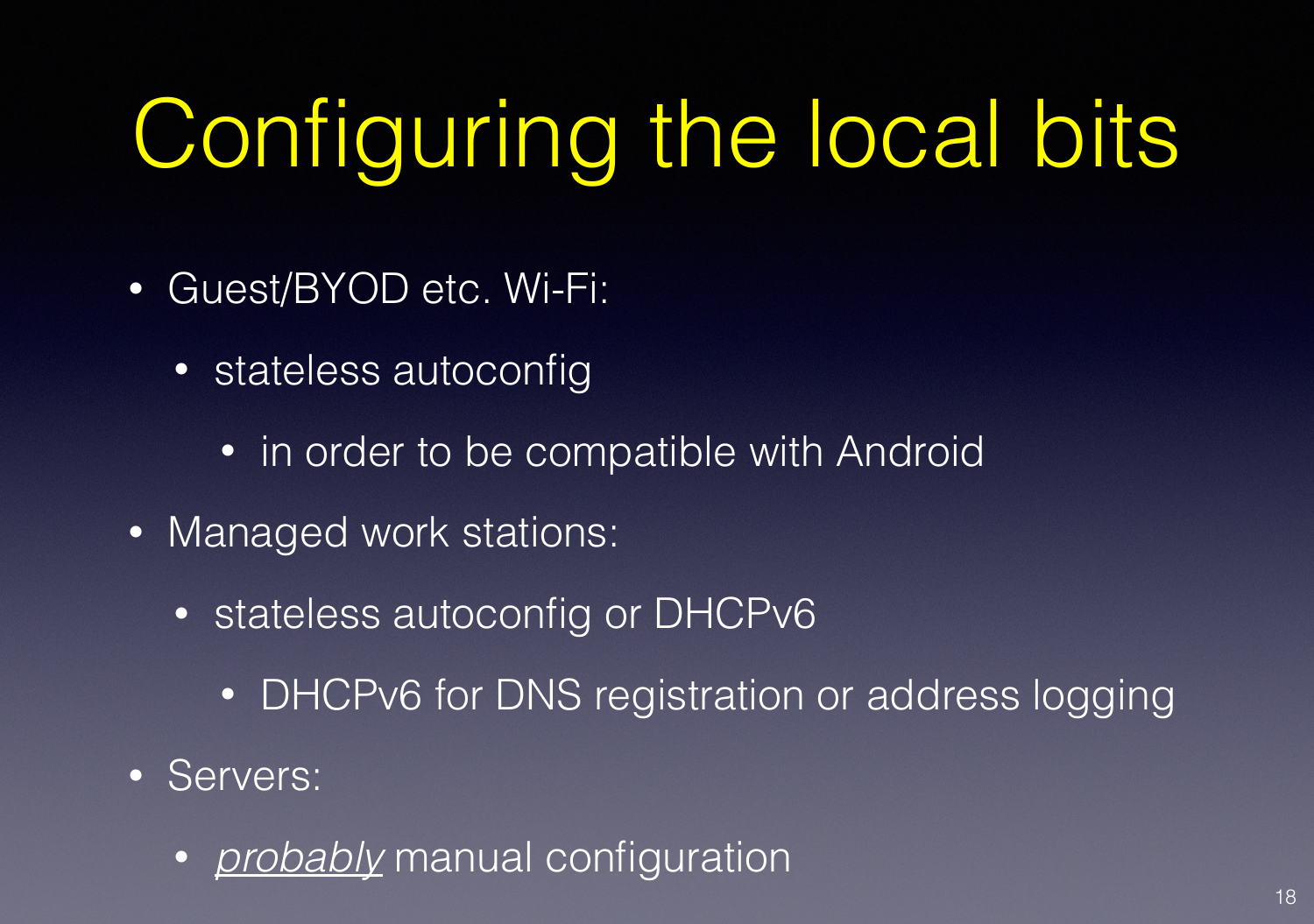# Configuring the local bits

- These are just suggestions to keep things simple
- Manual configuration:
	- ::1 for default route address (probably VRRP, with maybe :11 for router 1 and :12 for router 2)
	- use service port number: ::53 for DNS, ::80 for HTTP
	- matching IPv4:
		- $192.0.2.1$  → 2001:db8:edca:8001:192:0:2:1
		- (but 2001:db8:edca:8001::192**.**0**.**2**.**1 is something different!)
- DHCPv6:
	- ::2000 ::2fff keeps addresses short (allows for 4096 DHCPv6 addresses)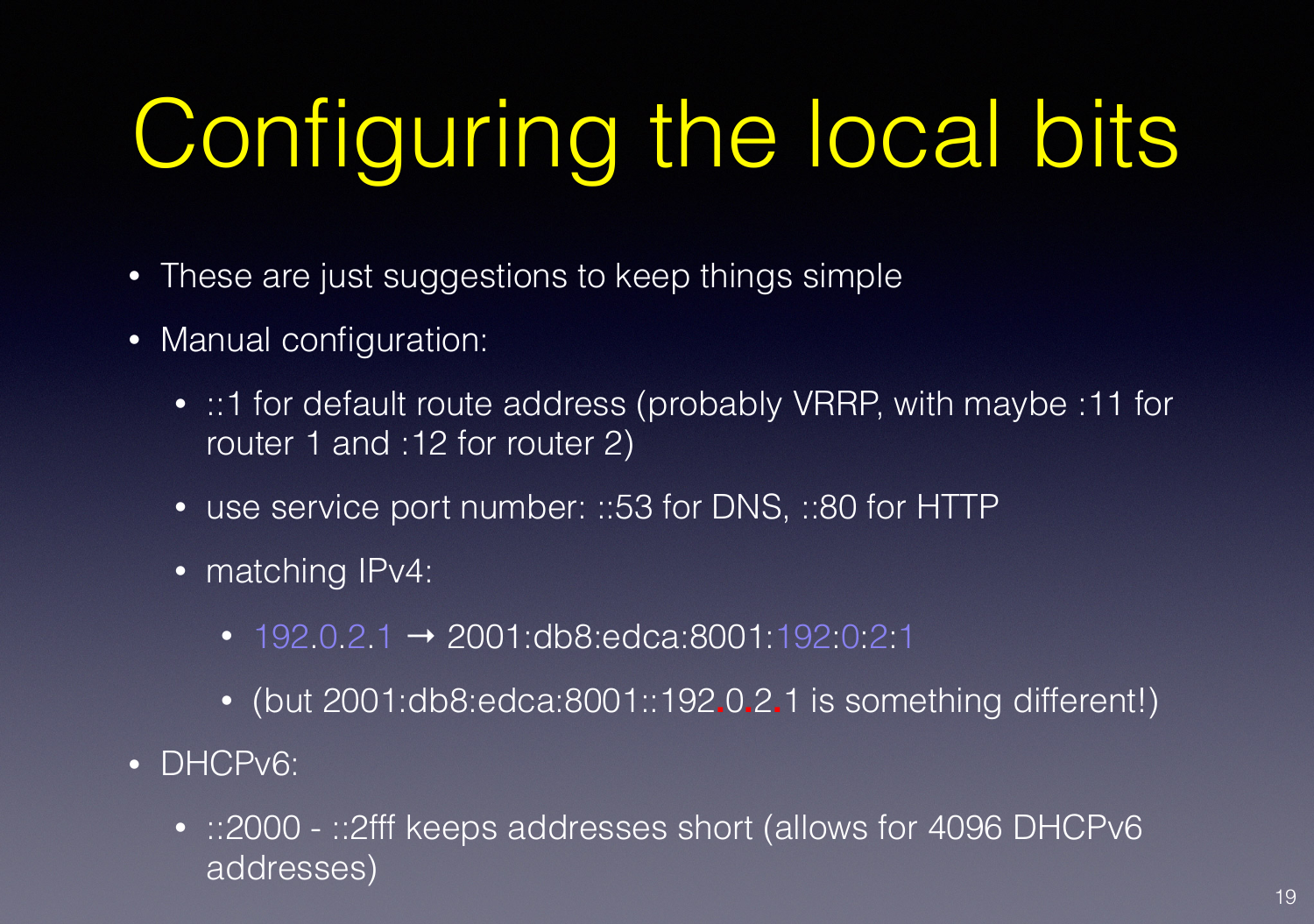#### Local bits examples

- 2001:db8:edca:8001::1
- 2001:db8:edca:8001::11
- 2001:db8:edca:8001::12
- 2001:db8:edca:8001::80
- 2001:db8:edca:8001::2005
- 2001:db8:edca:8001:203::113:127
- 2001:db8:edca:8001:5054:18ff:fedb:d4a4
- 2001:db8:edca:8001:c139:b4c1:6850:12e5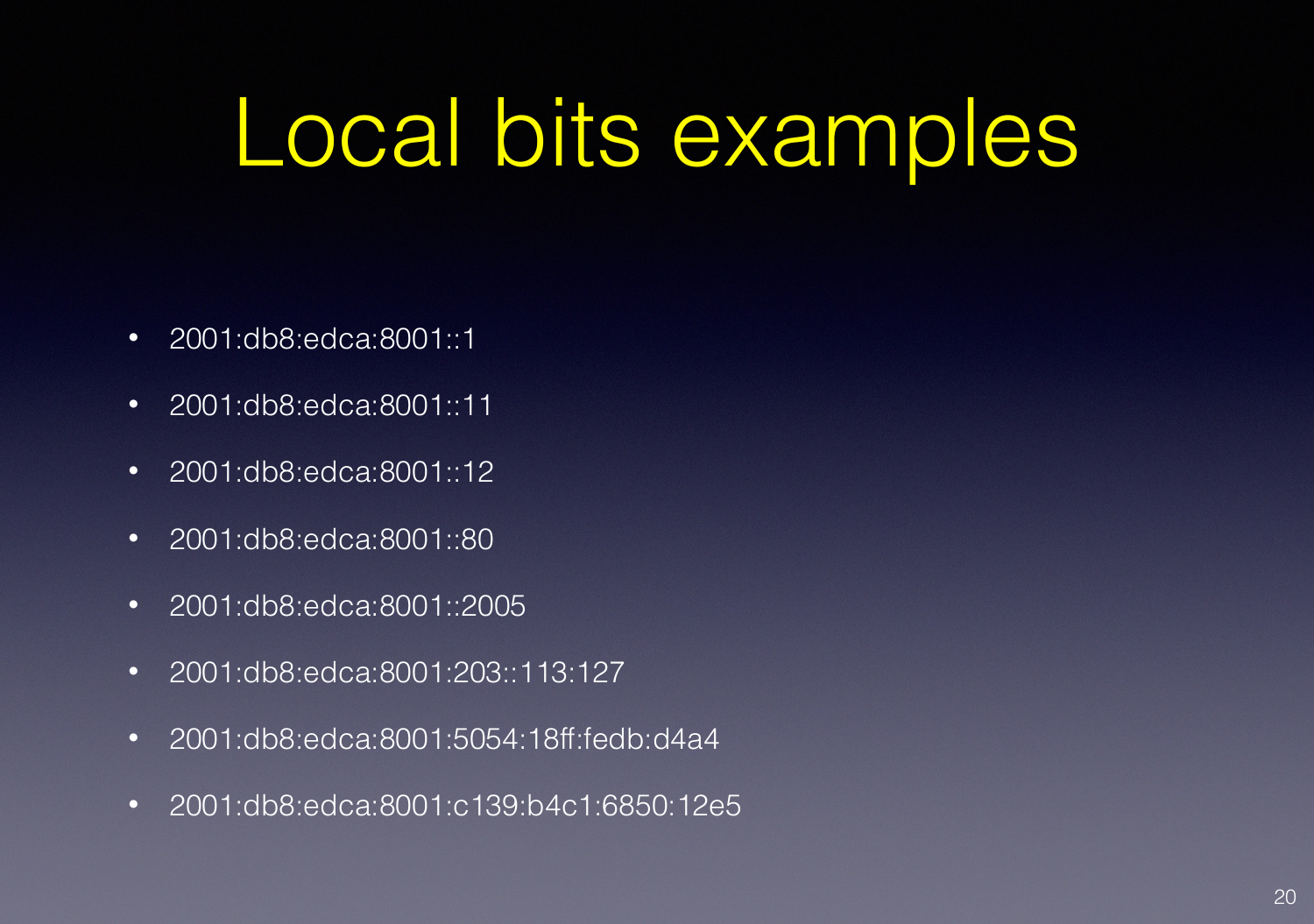#### Local bits examples

- 2001:db8:edca:8001::1  $\rightarrow$  default gateway (VRRP)
- 2001:db8:edca:8001::11 → router 1
- 2001:db8:edca:8001::12  $\rightarrow$  router 2
- 2001:db8:edca:8001::80  $\rightarrow$  HTTP server
- 2001:db8:edca:8001::2005 → DHCPv6
- 2001:db8:edca:8001:203::113:127  $\rightarrow$  manual from 203.0.113.127
- 2001:db8:edca:8001:5054:18ff:fedb:d4a4 → stateless autoconfig from MAC
- 2001:db8:edca:8001:c139:b4c1:6850:12e5  $\rightarrow$  stateless autoconfig + privacy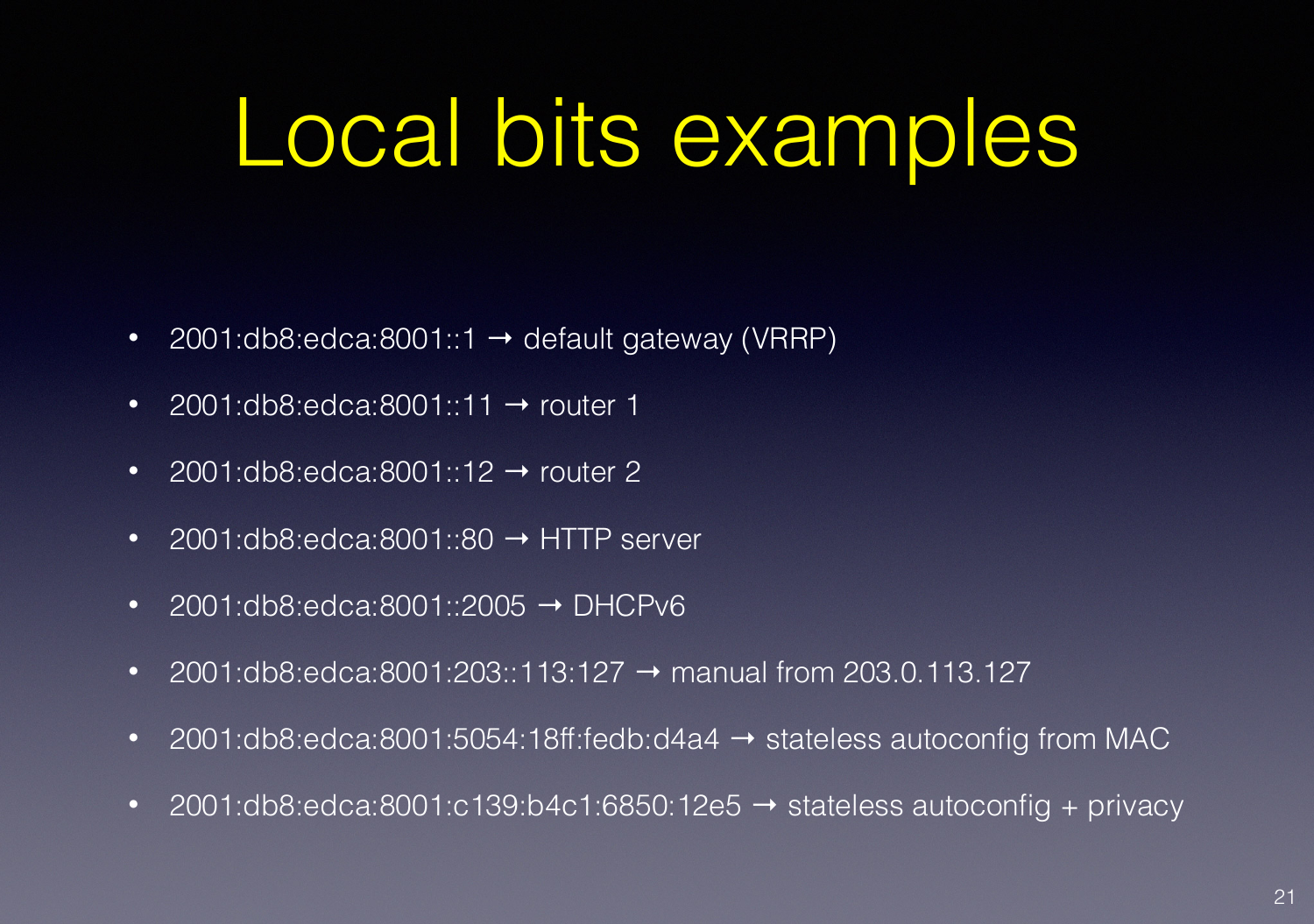#### <span id="page-21-0"></span>DNS server addresses

- DNS addresses are the only addresses you can't look up in the DNS!
	- (at least, those *should* be the only ones)
	- so need to be easy to type/remember and avoid renumbering them
- So give each their own /64 (so they can be moved independently) with low subnet #, such as:
	- DNS server 1: 2001:db8:edca:1::53/64
	- DNS server 2: 2001:db8:edca:2::53/64
	- DNS server 3: 2001:db8:edca:3::53/64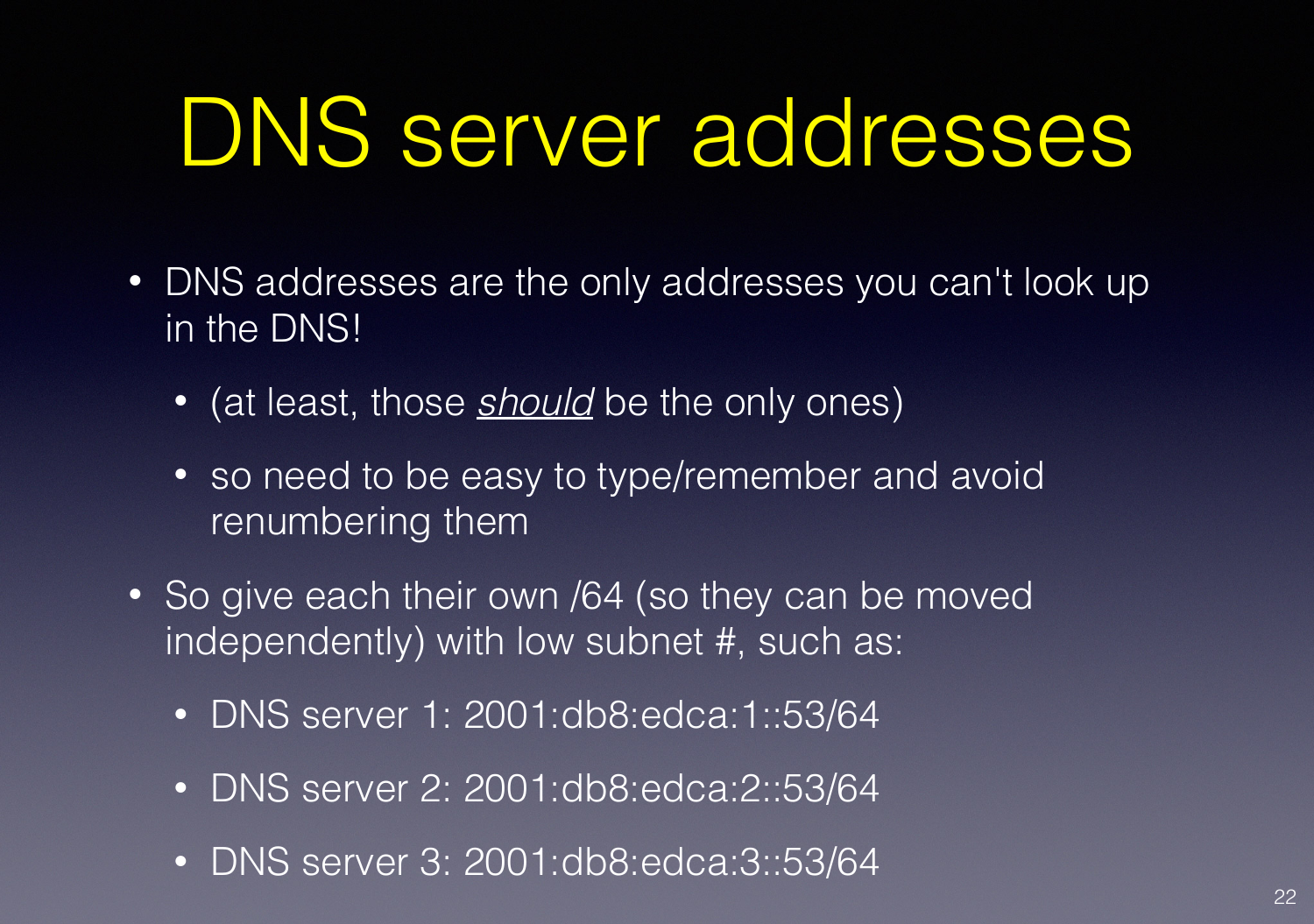#### Router addresses

- Subnets with only internal routers:
	- OSPF etc. don't need global addresses, can use just link-local addresses
- Subnets with stateless autoconfig and/or DHCPv6:
	- EUI-64 addressing (or even link-local only)
- Subnets with manually configured hosts:
	- manually configured default gateway for hosts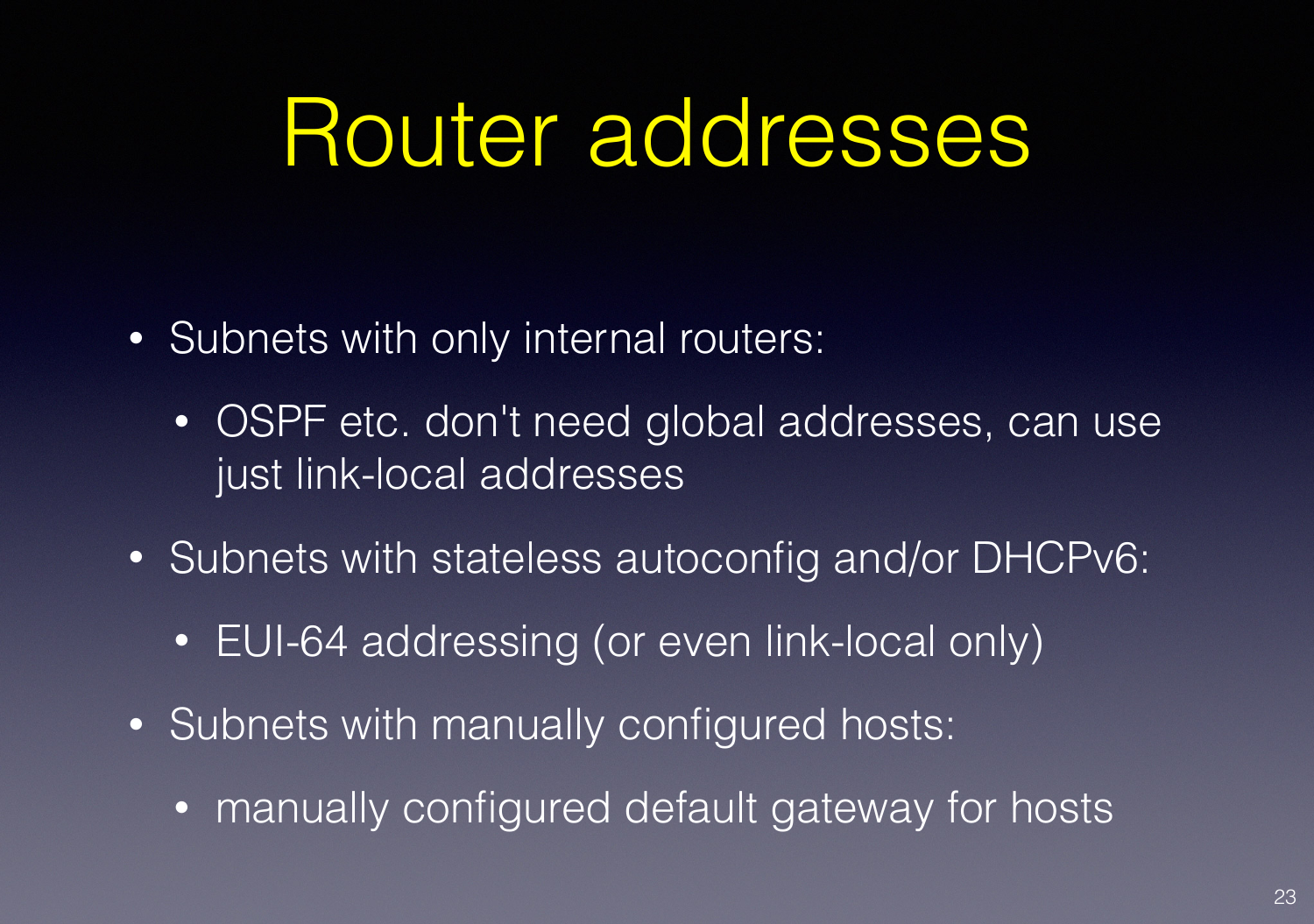#### Router EUI-64 addressing

• Each router has the same configuration, but they all create a unique IPv6 address from the subnet /64 and their MAC address

```
! 
interface Ethernet0 
  ipv6 address 2001:db8:ecda:4::/64 eui-64 
!
           R1
   2001:db8:edca:4:213:ceff:fe09:9a1
                                                           R2
                                                 2001:db8:edca:4:204:aff:fed7:1316
                          2001:db8:edca:4:283:1eff:fea3:faa
                                    R3
                                Switch
```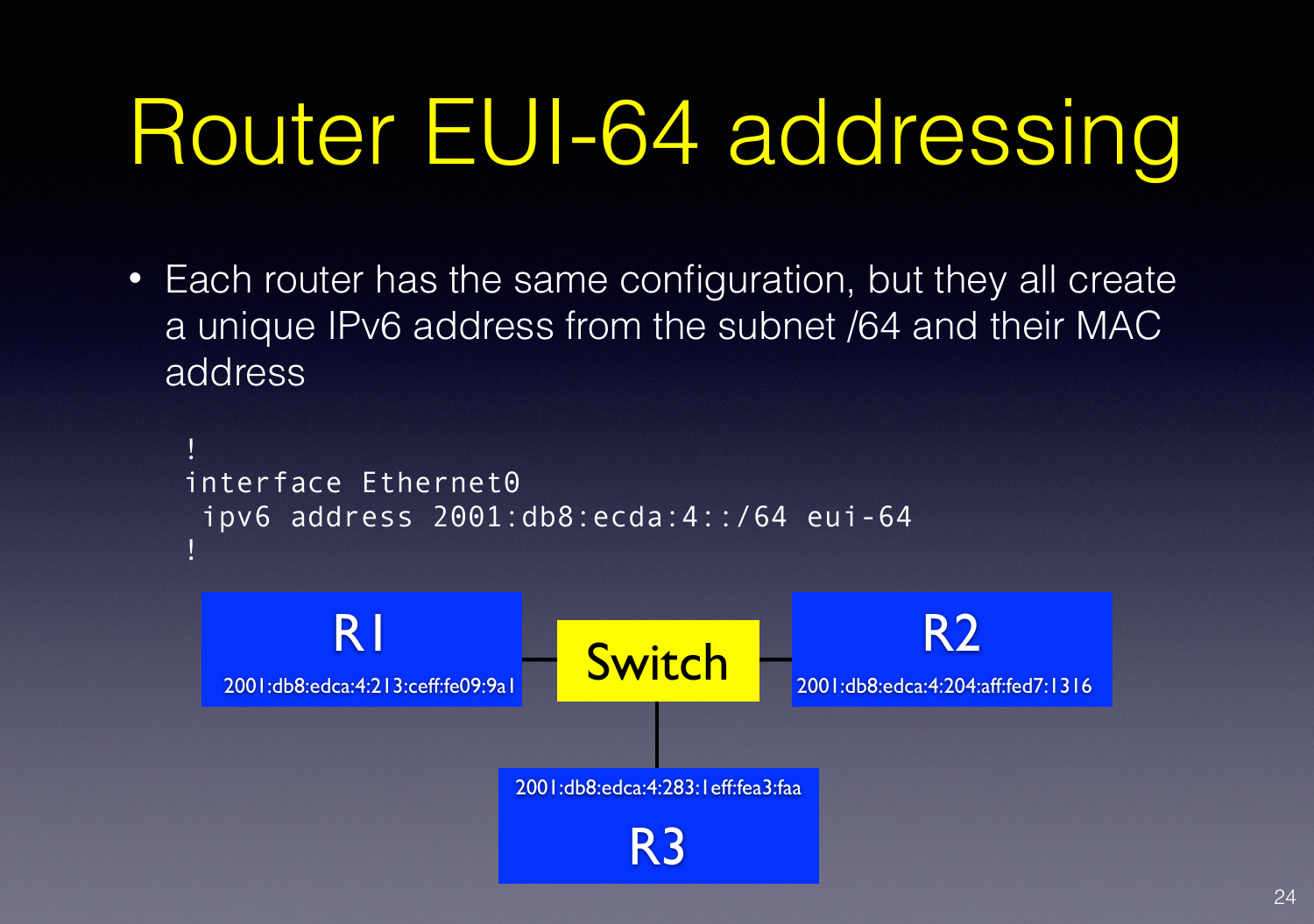#### <span id="page-24-0"></span>Organizations with subdivisions

- Big organizations that are made up from different sub-organizations in different locations, such as:
	- a multinational enterprise
	- a national government
- Having one big prefix and a unified numbering plan can help with security
- But the sub-organizations probably need to connect to the internet on their own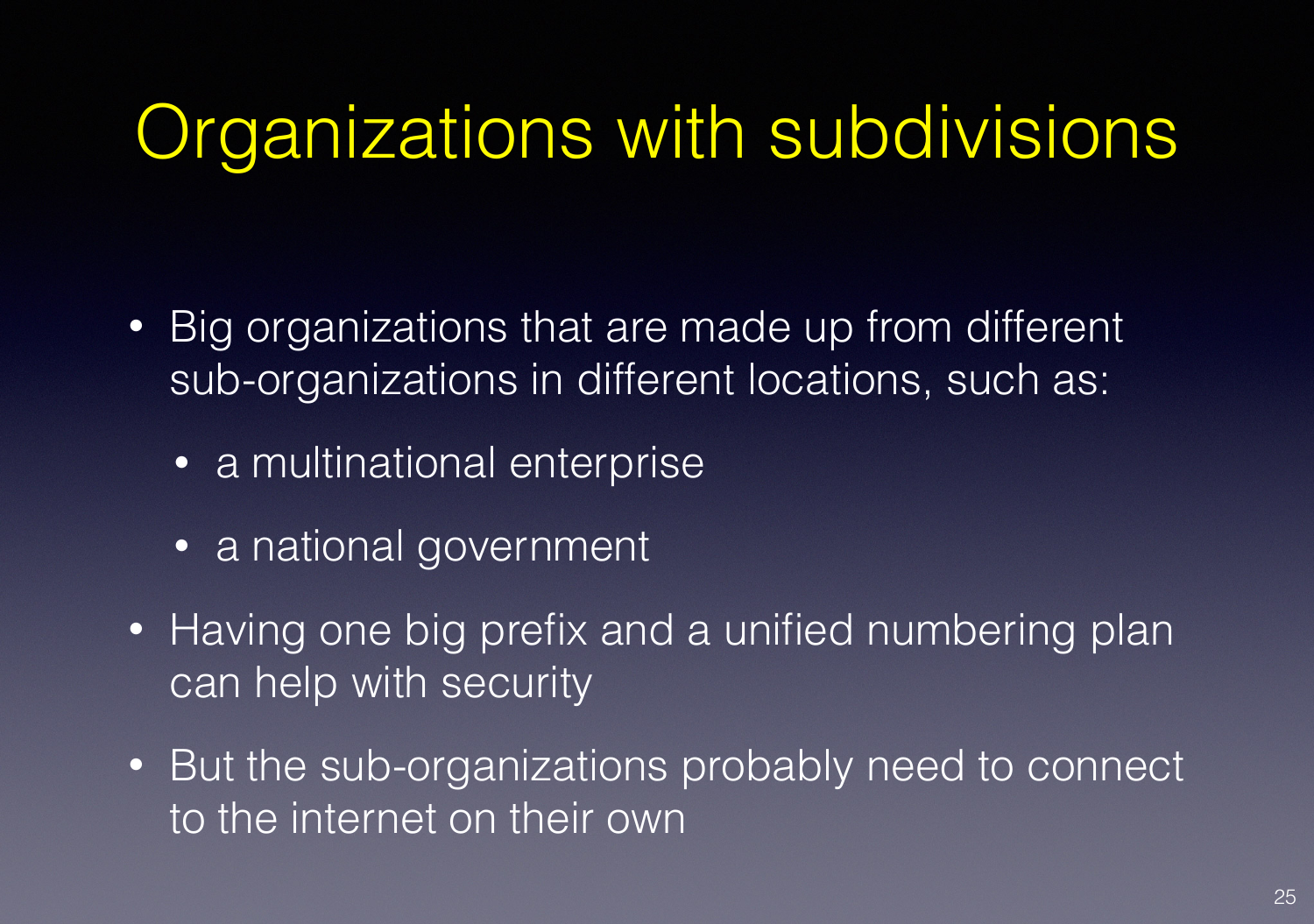#### Organizations with subdivisions

- Get an LIR prefix (such as /29) from RIPE NCC
- Give out /48s (or larger... talk to the NCC) to suborganizations
	- smaller than /48 won't be routable
- Where do the security bits go?
	- "below" /48 = location before type = large firewall tables
	- "above" /48 = type before location, so each location must have multiple (/48?) prefixes
		- may not fit with RIPE IPv6 assignment policies
- There is an NCC contact for governments for these issues